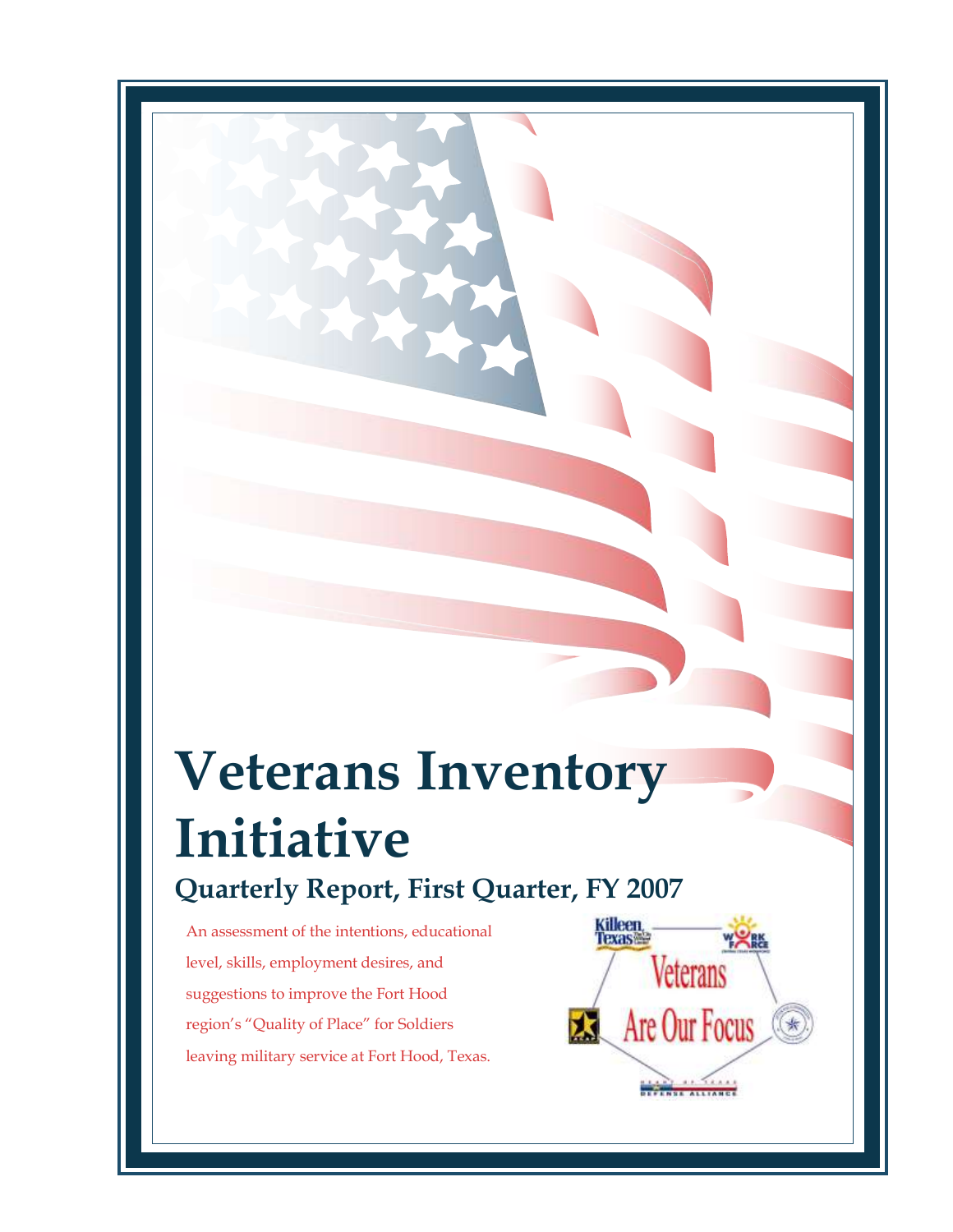## *FORT HOOD REGION VETERANS INVENTORY INITIATIVE*



.

\_\_\_\_\_\_\_\_\_\_\_\_\_\_\_\_\_\_\_

## **Quarterly Report: 1st Quarter, FY 2007**

**A. BACKGROUND**: In July 2006, the following parties entered into a Memorandum Of Understanding (MOU) to routinely inventory the intentions, educational level, skills, employment desires, and suggestions to improve the Fort Hood regional "Quality of Place" of Soldiers leaving military service at Fort Hood, Texas:

- Fort Hood Adjutant General/Army Career and Alumni Program (ACAP)
- Central Texas Workforce Board
- Central Texas Workforce Development Centers
- Greater Killeen Chamber of Commerce
- Heart Of Texas Defense Alliance
- Texas Veterans Commission

Data is collected via a voluntary twelve-question survey administered during either the Transition Assistance Program workshop or installation final clearance. The purpose for the collection and analysis of this data is threefold:

1. develop and retain the region's skilled and motivated military Veteran workforce;

2. foster innovation and entrepreneurship; retain existing businesses, and attract new business to the region; and

3. align the efforts of the participating agencies to enhance options for current and future/potential residents.

**B. DEMOGRAPHICS**: For the period comprising September-December 2006:

1. 1,524 Soldiers completing their military service at Fort Hood responded to the survey.

2. 84 percent of respondents were leaving military service prior to becoming retirement-eligible, or were being medically discharged. Note 1

3. 16 percent were retiring after 20 or more years of service



Note 1: Reasons Soldiers leave military service prior to becoming retirement eligible (usually after 20 years of Active service) include Expiration of Term of Service (ETS), i.e. their contractual enlistment term has ended; administrative discharge for a variety of reasons prior to their ETS date; and for medical reasons based upon the recommendations from a board of physicians who determine that a Soldier does not meet medical/fitness retention standards for continued military service.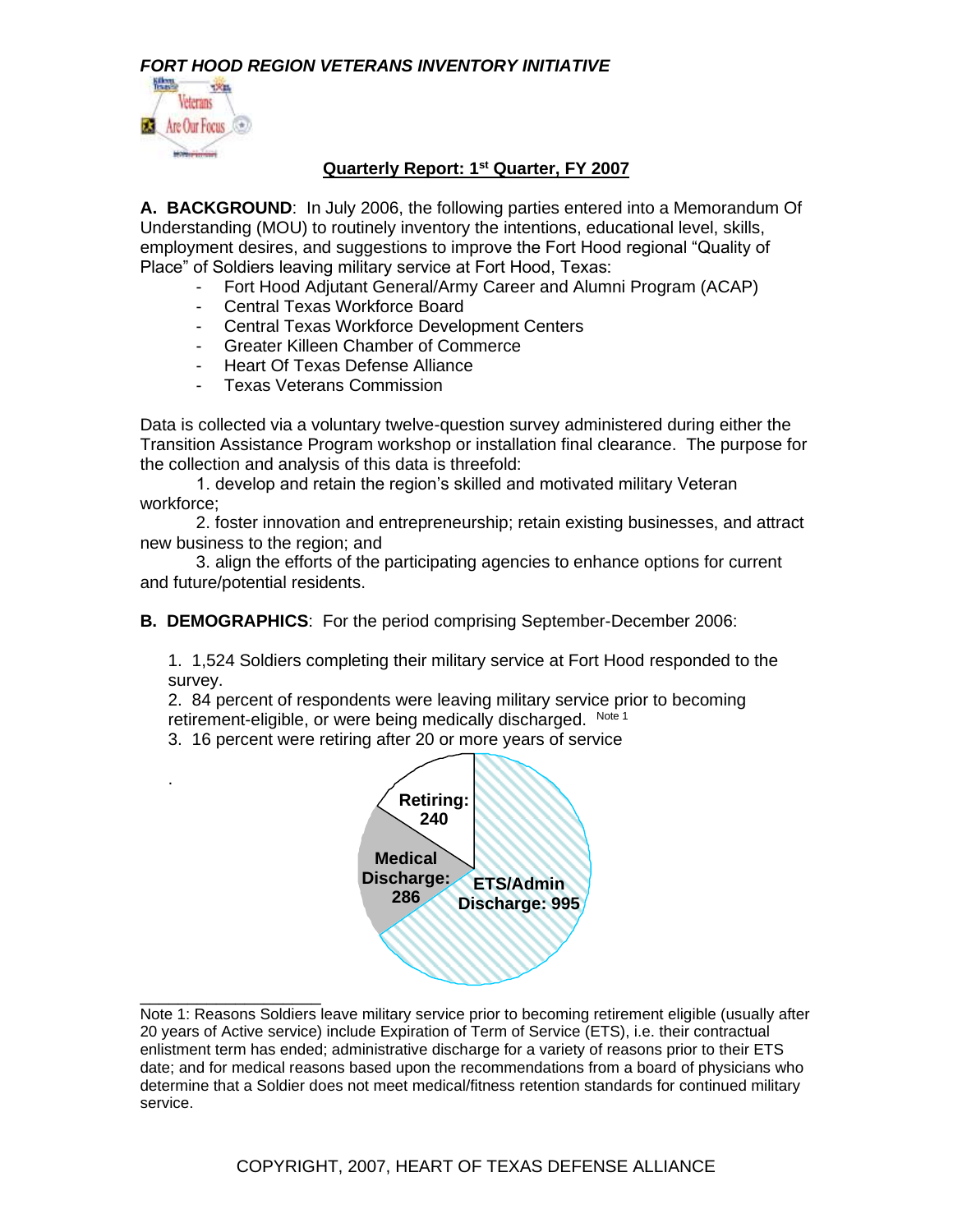

# **C. INTENTIONS ON STAYING IN THE REGION**:

The respondents were asked to indicate if they intended on remaining in the region (within 30 miles of Fort Hood – generally equating to the Temple-Killeen-Fort Hood Metropolitan Statistical Area) when their service ended.

1. 533 respondents (representing 35.4 percent of all respondents) indicated they intended to stay in the region. That data includes:

a. 156 retirees (65% of all retirement eligible respondents)

b. 377 (29.4%) of non-retirement eligible respondents

c. an additional 42 retirees that responded they did not intend to stay in the region indicated they would do so if desirable employment were available. That equates to the potential for 83 percent of retirementeligible Soldiers remaining in the region.



2. Trends and Conclusions. Compared to data collected during the  $4<sup>th</sup>$ quarter/2006, the number of non-retirement-eligible Soldiers indicating their intent to remain in the region rose by 6.4 percent, and retirement-eligible Soldiers who would remain in the region if desirable employment were available rose by 5 percent. 65 percent of retiring Soldiers indicated their intention to stay in the region; if desirable employment were available, the percentage rises to 83 percent.

**D. MILITARY OCCUPATIONAL SPECIALITIES**: Departing Soldiers represented 153 different Military Occupational Specialties. The top five categories/specialties amounted to 32 percent of the total responses received.

1. **Combat Arms** comprises four separate specialties, listed below, along with the number of respondents. Given the units at Fort Hood (seven Brigade Combat Teams and two Fires Brigades), and deployment cycles, the number of Combat Arms Soldiers leaving the service is predictable. Most, if not all, will be combat veterans of the Iraq/Afghanistan campaigns, which have a distinctive small-unit focus by their nature. Therefore, in addition to the skills listed below, these Soldiers would likely have extensive leadership and staff planning skills that far surpass those of their civilian peers.

a. Infantry (58): member or leader who individually employs small arms/heavy anti-armor weapons in support of combat operations.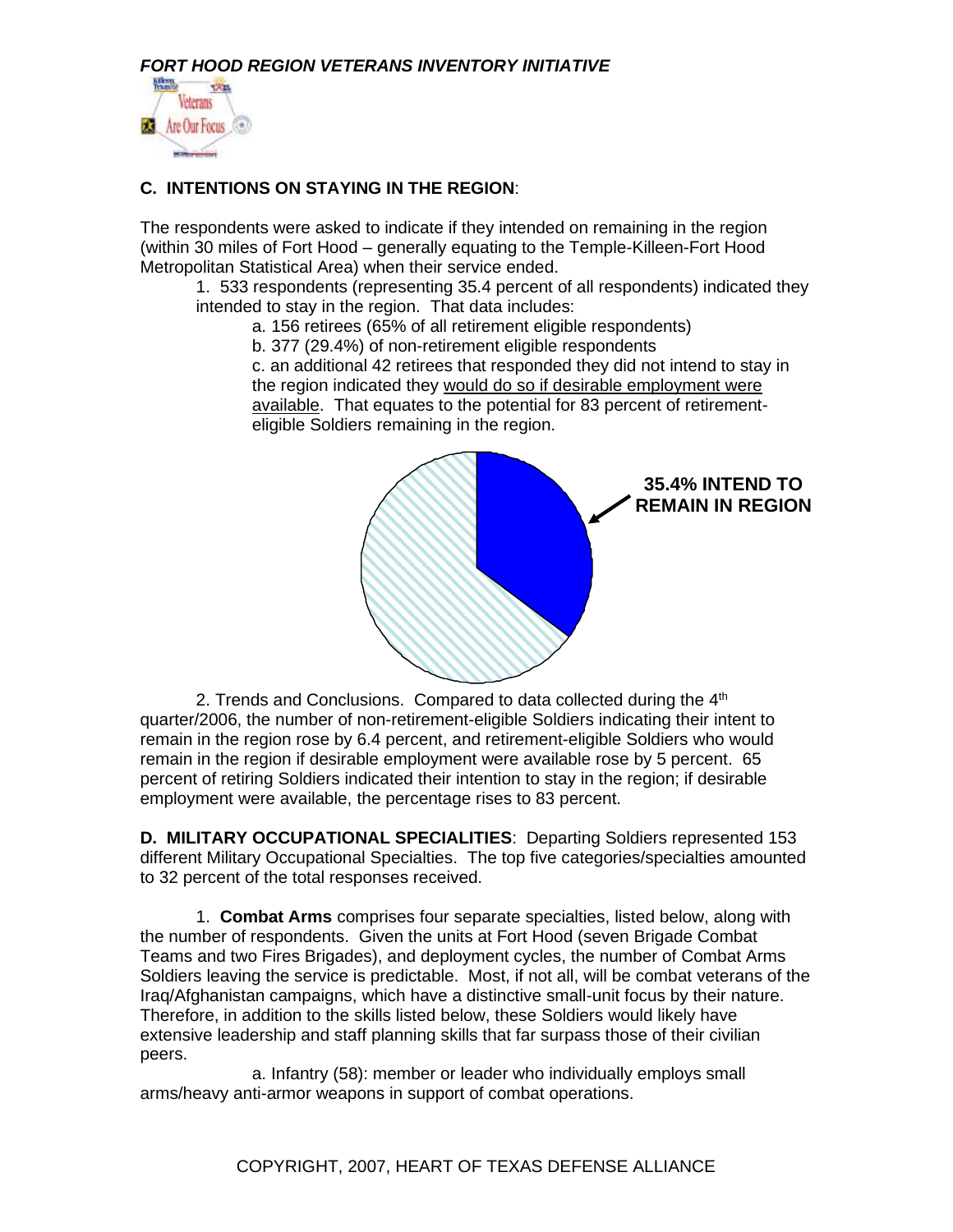# *FORT HOOD REGION VETERANS INVENTORY INITIATIVE*



b. Armor/Cavalry (52): member or leader who employs main battle tanks or cavalry fighting vehicles in combat operations, and performs reconnaissance and security.

c. Artillery (48): operates or supervises high technology cannon artillery weapons, automated tactical data systems, intelligence activities, target processing, radar operations, artillery surveying operations, or meteorological observation. d. Air Defense (19): operates

command/control/communications/computer information systems or the lightweight, highly mobile Avenger or medium weight Patriot Air Defense Missile systems.

2. **Logistics Specialist** comprises three separate specialties, listed below, along with the number of respondents in each specialty.

a. Unit Supply Specialists (92Y; 53) supervise or perform duties involving the request, receipt, storage, issue, accountability, and preservation of individual, organizational, installation, and expendable supplies and equipment.

b. Automated Logistical Specialists (92A; 44) supervise and perform management or stock record/warehouse functions pertaining to receipt, storage, distribution and issue, and maintain equipment records and parts.

c. Petroleum Supply Specialists (92F; 35) supervise the receipt, storage, accountability, and cares for dispensing, issuing and shipping bulk or packaged petroleum, oils, and lubricants.

3. **Aviation Specialties**. There were 76 respondents representing 12 different enlisted specialties and six officer/warrant officer specialties, ranging from 13 helicopter pilots to helicopter/avionic repair technicians.

4. **Motor Transport Operators** (88M; 50) supervises (truckmaster/dispatcher) or operates wheel vehicles ranging from sedans/High-Mobility Multipurpose Wheel Vehicles (aka Humvee) to the Heavy Equipment Transporter (capable of line hauling a main battle tank) to transport personnel and cargo. 19 respondents indicated they are in possession of a Commercial Driver's License (CDL). In addition to drivers, eight additional respondents indicated they were multi-modal transportation management coordinators (88N) that monitor, control, and supervise the movement of personnel, equipment, and cargo by rail, highway, and water.

5. **Wheel Vehicle Mechanics** (63B; 48) supervise and perform unit, direct support and general support level maintenance and recovery operations on light and heavy wheeled vehicles, their associated trailers and material handling equipment.

# **E. EDUCATION LEVEL OF THOSE REMAINING IN THE REGION:**

Respondents were asked to indicate their highest level of educational attainment. The data depicted below represents only those respondents who indicated they intended to stay in the region upon completion of their service, and is separated by those eligible for retirement and those Soldiers leaving the service that are not retirement eligible.<sup>1</sup>

<sup>1</sup> Data is for 110 retirees and 90 non-retirement eligibles; n=200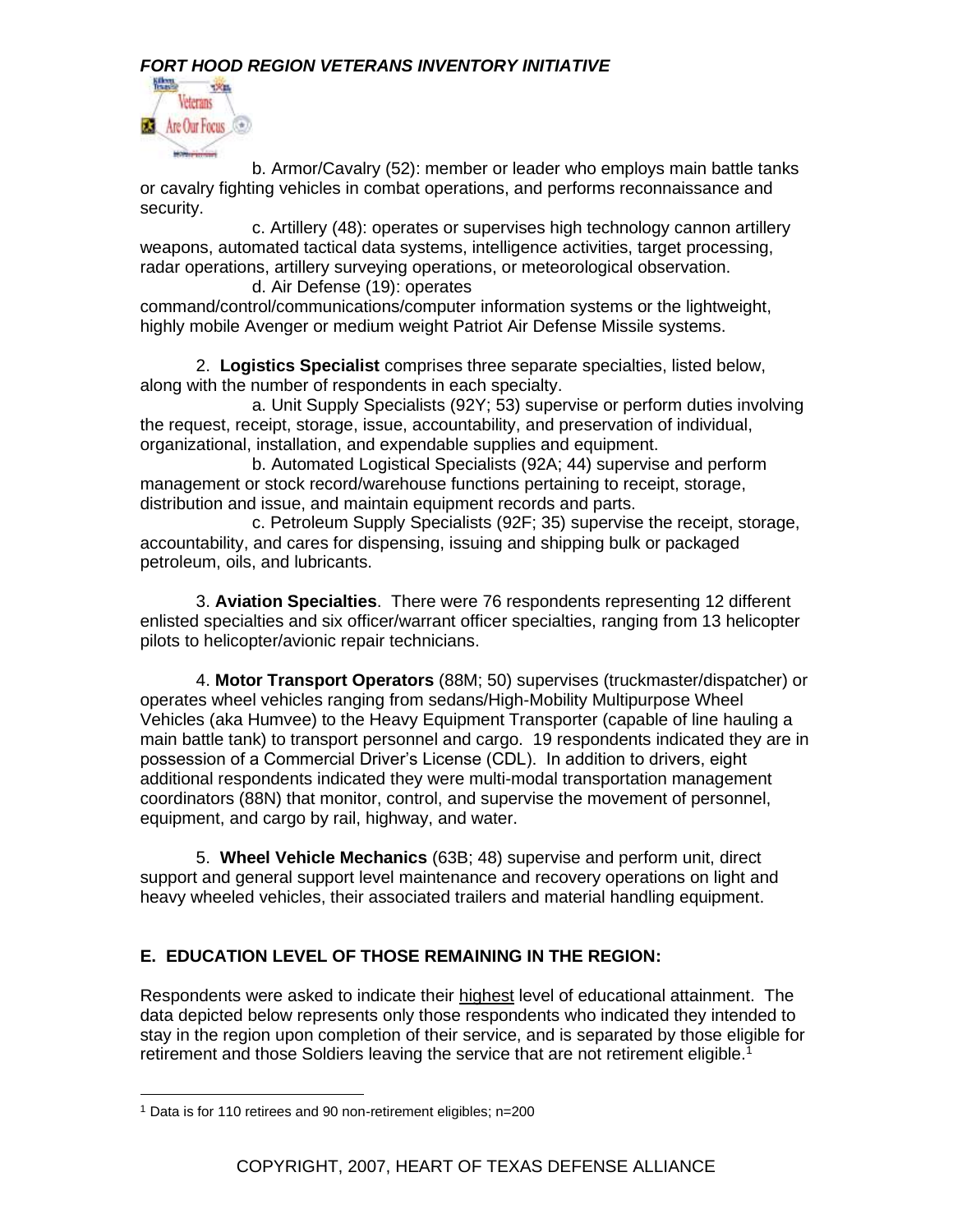*FORT HOOD REGION VETERANS INVENTORY INITIATIVE* **WEL** elerans Are Our Focus БG. 氏变元



# **HIGHEST LEVEL OF EDUCATION ATTAINED**

1. When the highest level of educational attained by Soldiers leaving the service at Fort Hood is expressed as a percentage of all respondents (rate of educational attainment) and compared to educational attainment for Bell County Texas and the state of Texas as a whole, the following comparison can be made<sup>2</sup>:





2. Conclusions. The data indicates Soldiers are better-educated than their civilian counterparts in the region and statewide. Continuing education is an important component to retention, and it is routine for Soldiers to perform in an increasingly sophisticated and technical operating environment in the execution of their duties. In 2006, there were 3,415 Fort Hood Soldiers enrolled in Central Texas College, the local community college, pursuing Associates Degrees and/or vocational/technical training; and for academic year 2006, an average of 73 Soldiers were enrolled in upper-

<sup>2</sup> Source: Texas Higher Education Coordinating Board; also cited on the Texas A&M University Real Estate Center – Market Overview 2006.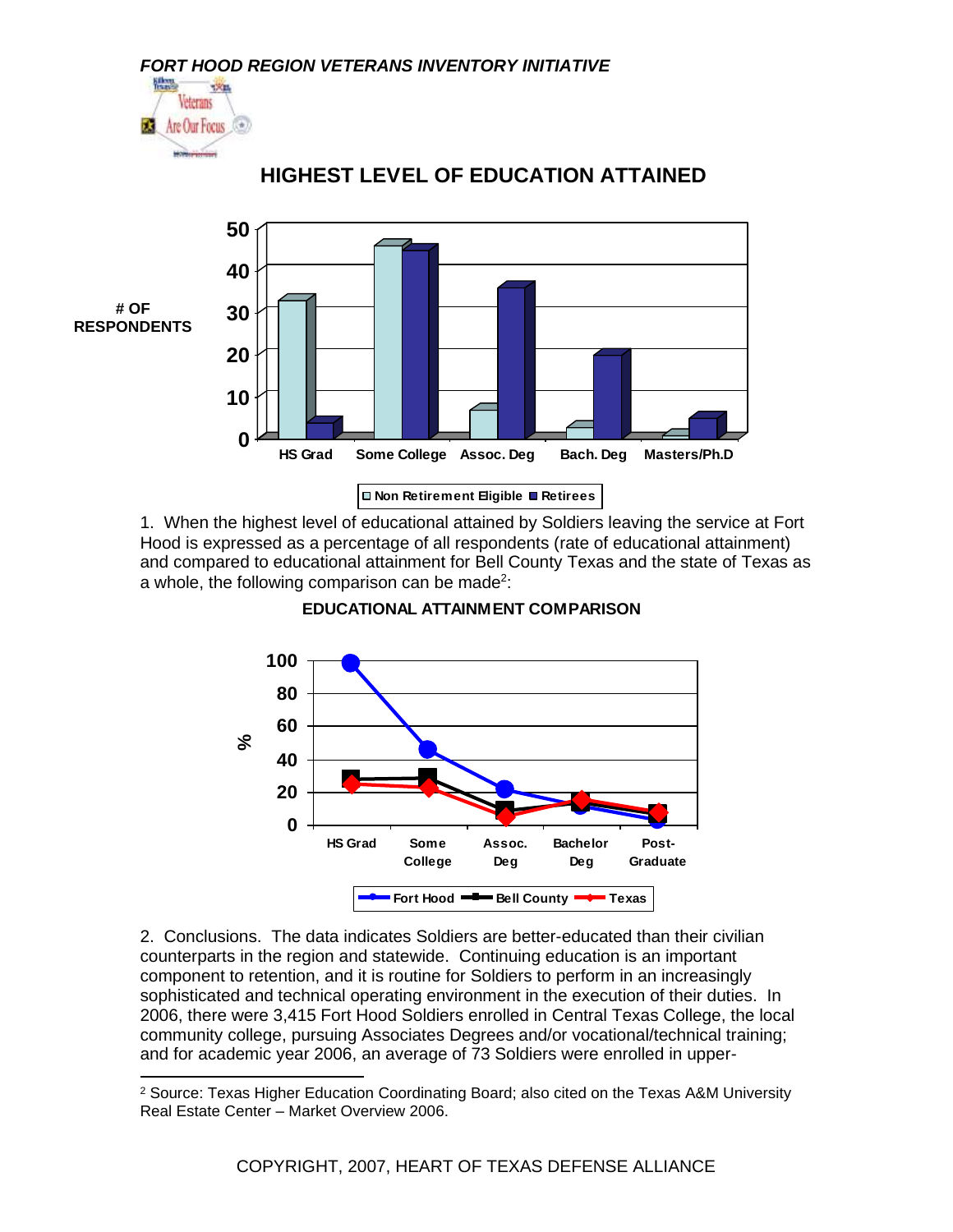



level/graduate coursework at the Tarleton State University System Center – Central Texas. 51 percent of all respondents reported having "some college" or an Associates Degree, and 22 percent of all respondents who indicated they intended to remain in the region after leaving the military have "some college" or an Associates Degree.

## **F. DESIRED "QUALITY OF PLACE" IMPROVEMENTS:**

1. A key consideration in the retention of a talented military Veteran workforce is how those individuals perceive the "Quality of Place" in which they choose to live upon separation from military service. Respondents were asked to indicate the improvements (not limited to one choice, and in many cases, numerous areas were selected) in place criteria that would positively affect their decision to remain in the region. For purposes of this analysis, data is depicted for only those Soldiers who indicated they intended to remain in the region after separation. The data is shown by whether a Soldier is retiring (and staying) or not retirement eligible (and staying).



#### **DESIRED "QUALITY OF PLACE" IMPROVEMENTS**

2. In the case of both retiring Soldiers as well as those who were not retirement-eligible, there is consistency in the three criteria that were most often cited as improvements they desire to see:

- Higher Education offerings
- Other (See Below)
- Housing

3. Additional Comments: Respondents were given the opportunity to write in specific suggestions to amplify their response on areas where the region could improve the "quality of place." There were two predominant responses: More Jobs (47) and Better Pay (27), with 20 respondents indicating they were looking for a post-military job in Law Enforcement, and 15 indicating they desired employment in Transportation and Logistics